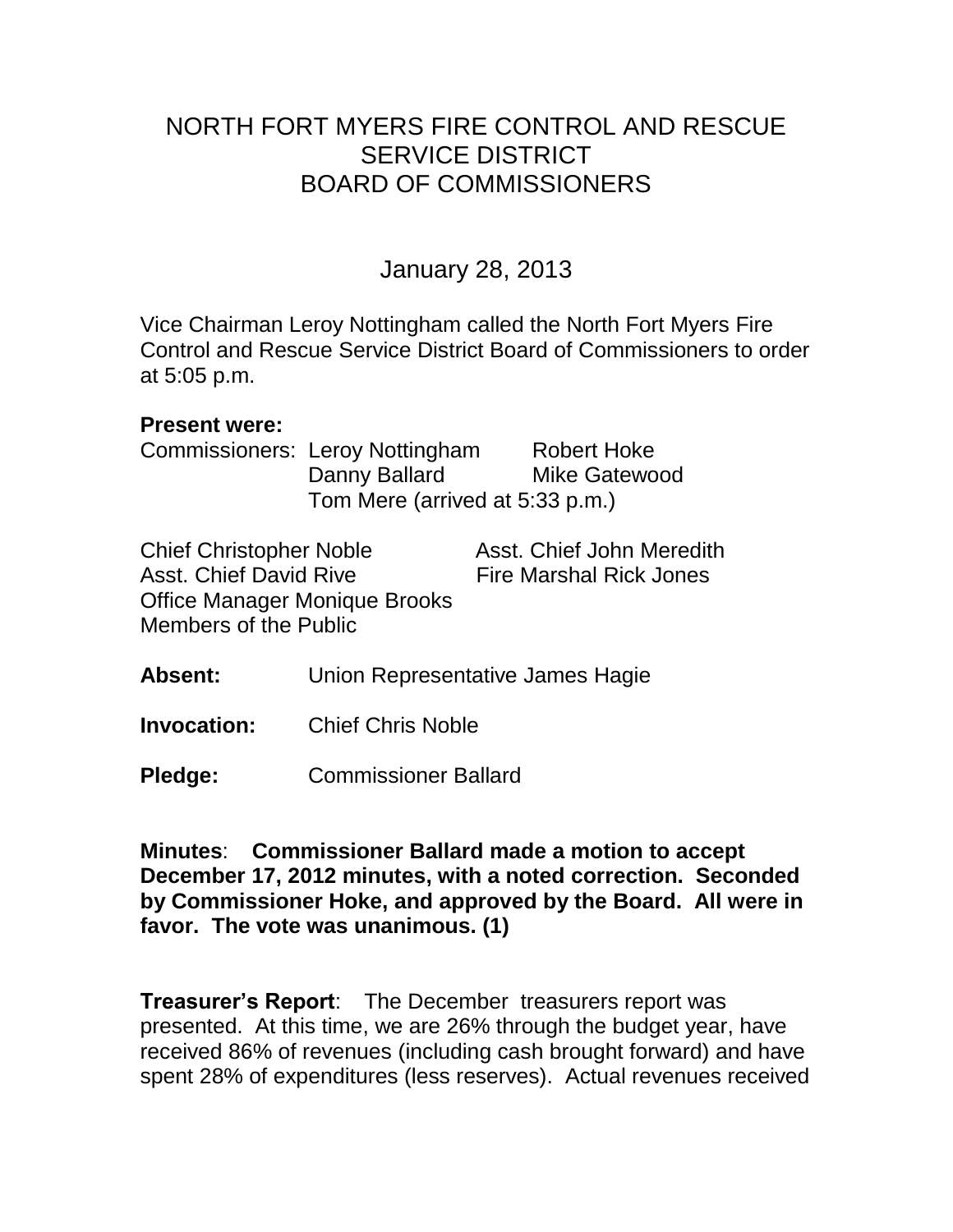(not including cash brought forward) is 46%. There were no questions. (2)

## **Chief's Report:**

By Chief Noble-

- Weekly reports and monthly run sheet is attached
- Currently the Lee County Board of County Commissioners is considering suspending the collection of Impact Fees. This would not directly hurt us, but we have used them, and are not for this. Our 2000 Codification states that they can not suspend those fees. The Legislature and State Statutes allows us to enact our own fees, with a Resolution. Being able to collect the fees would be the challenge for us.
- Also being considered by the Lee County Board of Commissioners is the privatizing of the Lee County EMS. The air service contract has already been outsourced to a private company. In March, they will be discussing the issue of the ground units. They have not replaced Mr. Wilson, who was the director of Emergency Management, as of yet. The Lee County Fire Chiefs do not agree with going private, because we have a great working relationship with EMS; and also feel this would hurt the citizens of Lee County. The quality of service would definitely be affected.

Commissioner Nottingham asked who was in charge of EMS now? Chief Noble responded that we have been told, it is Tuttle.

- We are working with the Fire Academy to bring in more Fire Officer 1 classes
- We have resumed our monthly CERT Leaders meetings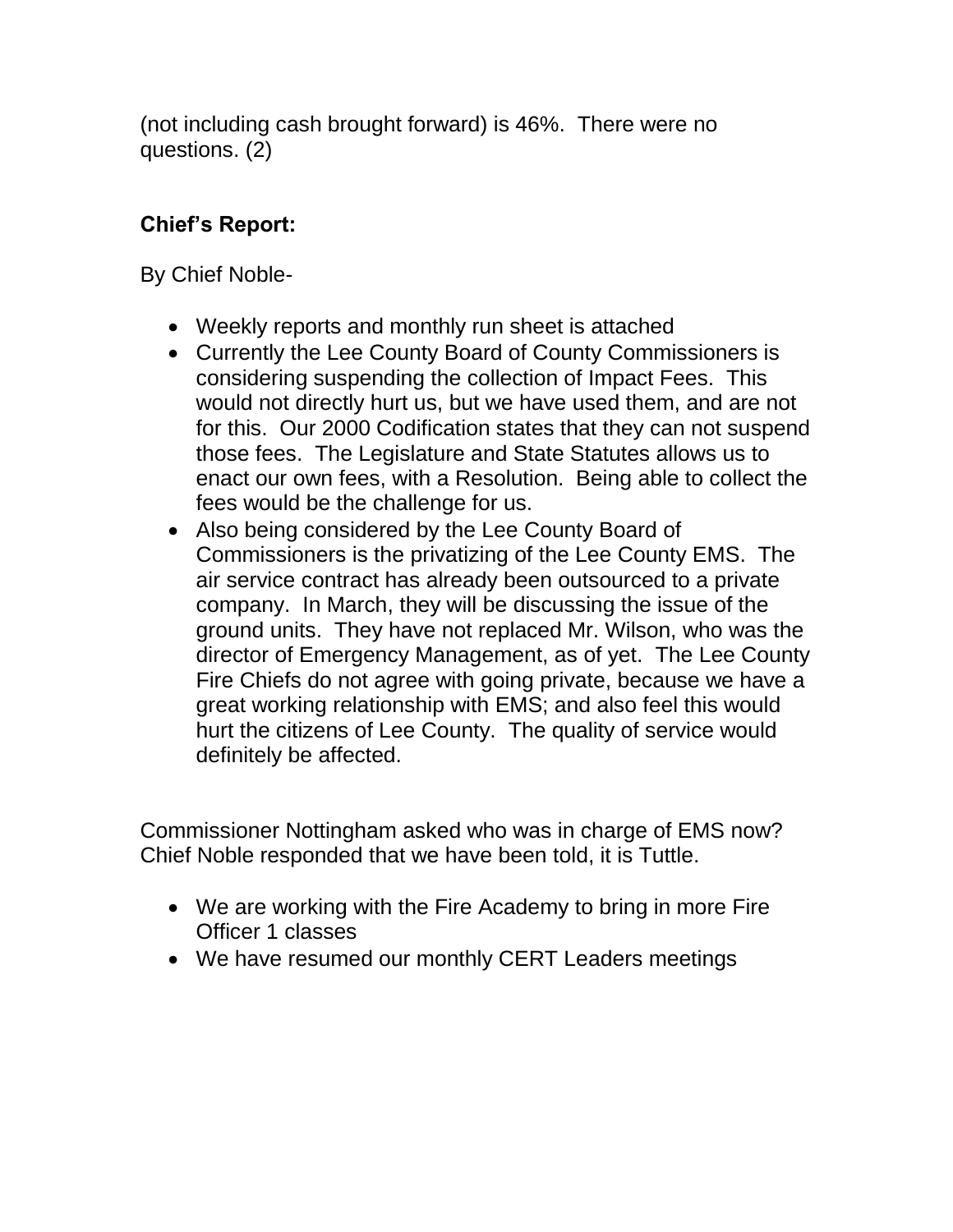By Chief Meredith-

- We ran 9,046 calls last year
- During our annual hose testing, we only had 7 pieces of hose fail
- During our annual ladder testing, all ladders passed

Commissioner Nottingham asked about the camera and the pictures that were taken of the Commissioners prior to todays meeting? Chief Meredith responded that we are in the process of making our Employee ID's, with our new machine. He also asked who's signature was going to be on the ID's? Chief Meredith replied that hopefully we would be able to put both the employees and Chief Noble's signatures on there.

### **Training:**

December training report was attached. There were no questions.

**Fire Prevention:** Report is attached. Commissioner Ballard noted there was an error addition in one of his columns. There were no questions.

**Public Education:** Report is attached. There were no questions.

**Union:** Union Representative Hagie was not in attendance; however, Chief Noble noted there was going to be a union meeting the second week of February, to discuss the idea of forming a committee, to research and discuss some topics, i.e. retiree insurance resolutions. He is hopeful that the committee would meet once a month. There were no questions.

## **Old Business:**

Updates on projects:

Barrett Road Station-

We are waiting on utilities permits. The change in ownership of water treatment plants has caused some confusion. The underground work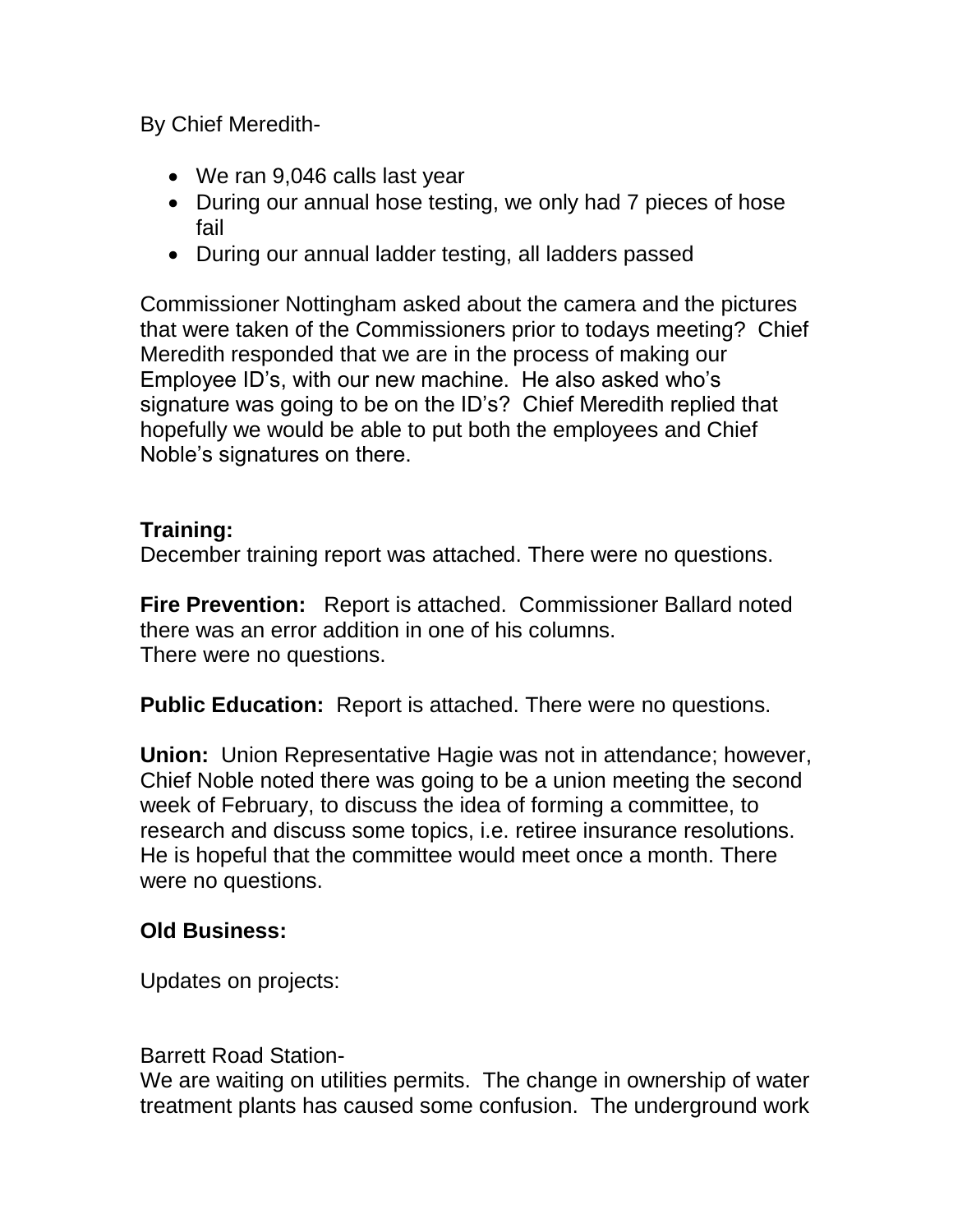has to be the first phase of the project. This delay in getting us started, has cost us time, but we saved a lot of money, by using the Engineer that we did. Many of the contractors are ready to go, and are just waiting. The steel building should be delivered around February  $13<sup>th</sup>$ . We will just place it at the back of the property until we are ready to place it.

### **New Business:**

Election of 2013 Officers of the Board-

- Chairman- Commissioner Ballard nominated Commissioner Nottingham. There were no other nominations.
- Vice Chairman Commissioner Hoke nominated Commissioner Ballard. There were no other nominations.

Secretary/Treasurer - Commission Ballard nominated Commissioner Hoke. There were no other nominations.

### **Commissioner Items:**

Ballard – Are there some unresolved issues with the Plymovent system at the Barrett Road Station? Chiefs responded that they were not aware of any, but would look into it, and if there are, they will have them resolved.

\*Commissioner Mere arrived at 5:33 p.m.

Gatewood – Newmann oil has a loaner tanker (a mobile unit) if the need were to arise for fuel, during a disaster. Chief Noble stated that in our hurricane plan with the County, we are a priority and can fill up with fuel, and that a fuel tanker comes directly to us. We also have the ability to go to Bayshore Fire and use theirs. He also noted that it might be possible for us to use Impact Fees to purchase an above ground, double walled fuel tank. Commissioner Ballard asked how big are our generator tanks? Chief Noble responded that they are powered by propane, and we are on Suburban Propane's priority list also.